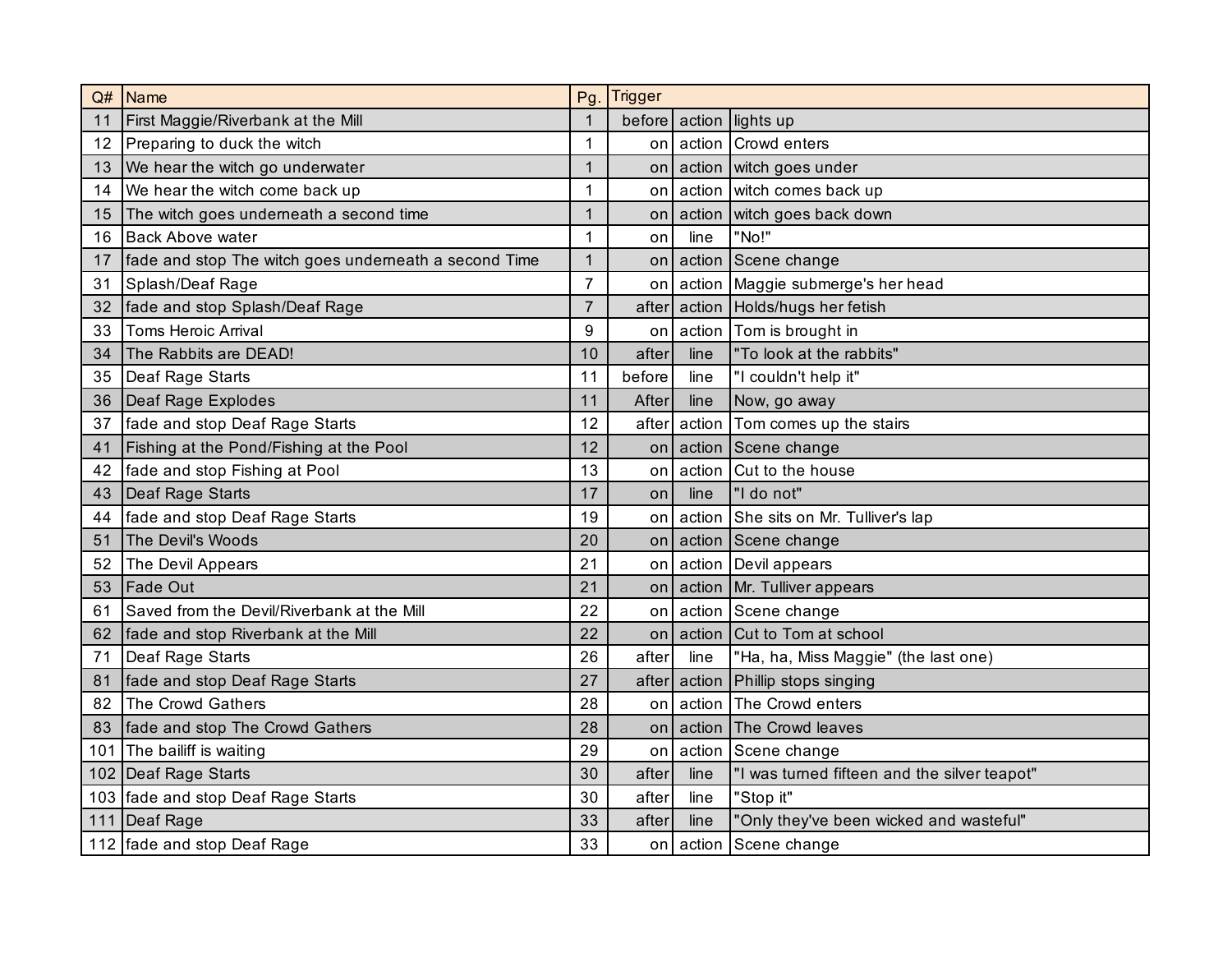| Q#  | <b>Name</b>                                                   | Pg | <b>Trigger</b> |              |                                                  |  |  |
|-----|---------------------------------------------------------------|----|----------------|--------------|--------------------------------------------------|--|--|
|     | 121 Deaf Rage Begins                                          | 34 | after          | line         | "It's time you started to learn that"            |  |  |
|     | 122 Deaf Rage Explodes                                        | 34 | after          | line         | "You must listen to what I saw and act onit"     |  |  |
|     | 123 Second Maggie                                             | 34 | after          | action       | she falls down in ground in attic                |  |  |
|     | 124 fade and stop Deaf Rage Begins                            | 34 | on             | action       | When second maggie looks in the mirror           |  |  |
| 131 | The Auction                                                   | 35 | on             | action       | Scene change                                     |  |  |
|     | 132 Gavel                                                     | 35 | on             | action       | Gavel hits (most likely to be taken by operator) |  |  |
|     | 161 Working title/Riverbank at the Mill                       | 37 | on             | action       | Scene change                                     |  |  |
|     | 162 The Maggies Talk                                          | 40 | after          | line         | "There will be some that will cross thee"        |  |  |
|     | 171 Phillip Arrives                                           | 42 | after          | line         | "Phillip!"                                       |  |  |
|     | 181 The Red Deep                                              | 43 | on             | action       | Scene change                                     |  |  |
| 191 | To Date, or Not to Date                                       | 45 | on             | action       | Scene change                                     |  |  |
|     | 192 The Red Deep                                              | 46 | on             | action       | They leave for the red deep                      |  |  |
|     | 193 The Crowd Gathers                                         | 48 | on             | action       | The crowd gathers above                          |  |  |
|     | 194 Aunt Pullet Doesn't Approve/fade and stop The Crowd Gathe | 48 | on             |              | action Aunt Pullet descends                      |  |  |
|     | 201 The Red Deep                                              | 49 | on             | action       | Scene change                                     |  |  |
|     | 202 Tom Appears                                               | 49 | on             | action       | Tom appears                                      |  |  |
|     | 203 Deaf Rage Begins                                          | 50 | on             | line         | "I should be sorry to understand your feelings"  |  |  |
|     | 204 Deaf Rage Explodes                                        | 50 | after          | line         | "Your being lover to a fine girl?"               |  |  |
|     | 205 fade and stop Deaf Rage Begins                            | 51 | on             | action       | <b>First Maggie Leaves</b>                       |  |  |
|     | 206 Third Maggie                                              | 52 | after          | line         | "Let us remember that in future and be silent"   |  |  |
|     | 221 Working Title 2/Riverbank at the Mill                     | 54 | on             | action       | Scene change                                     |  |  |
|     | 222 fade and stop Riverbank at the Mill/Tulliver beats Wakem  | 55 | on             | action       | Goes into slow-mo                                |  |  |
|     | 223 fade and stop Tulliver Beats Wakem                        | 55 | on             | action       | Comes out of slow-mo                             |  |  |
|     | 224 Mr. Tulliver has died                                     | 56 | after          | line         | "Father"                                         |  |  |
|     | 231 Lucy's Room                                               | 57 |                | after action | Scene change                                     |  |  |
|     | 232 Doorbell                                                  | 58 | after          | line         | "I write to him at Bob's but he seldom replies"  |  |  |
|     | 233 Stephen Arrives                                           | 58 | after          | line         | "Run along now, or you'll have me in tears"      |  |  |
|     | 241 Back in the Bedroom                                       | 60 | on             | action       | Scene change                                     |  |  |
|     | 261 She Likes Stephen                                         | 64 | on             | action       | Lucy and Stephen Go                              |  |  |
|     | 262 Magic ball of yarn                                        | 65 | on             | action       | Stephen hands her the yarn for the first time    |  |  |
|     | 263 Stop Magic ball of yarn                                   | 65 | on             | action       | Second Maggie steps on the yarn                  |  |  |
|     | 281 The Dress                                                 | 68 | after          | action       | everyone exits                                   |  |  |
|     | 282 The Ball                                                  | 68 | after          | line         | "No."                                            |  |  |
|     | 283 Stephen and Maggie Dance                                  | 69 |                |              | on action Stephen and Maggie descend to dance    |  |  |